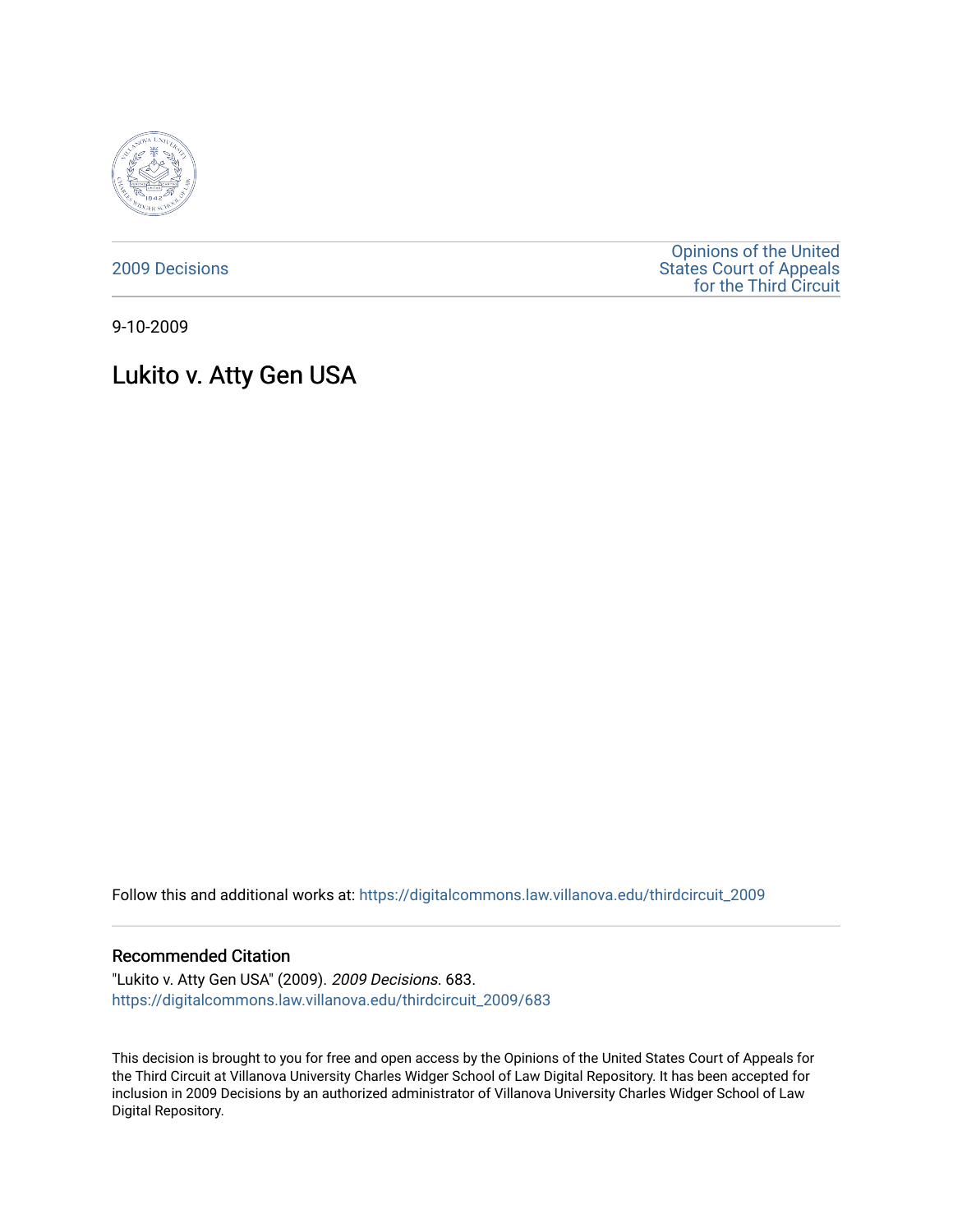#### NOT PRECEDENTIAL

### UNITED STATES COURT OF APPEALS FOR THE THIRD CIRCUIT

\_\_\_\_\_\_\_\_\_\_\_

No. 08-3813

LUKITO HADISAPUTRA, Petitioner

v.

ATTORNEY GENERAL OF THE UNITED STATES, Respondent

On Petition for Review of an Order of the Board of Immigration Appeals (BIA No. A079-734-448) (U.S. Immigration Judge: Honorable Rosalind K. Malloy)

\_\_\_\_\_\_\_\_\_\_\_\_\_\_\_\_\_\_\_\_\_\_\_\_\_\_\_\_\_\_\_\_\_\_\_\_

\_\_\_\_\_\_\_\_\_\_\_\_\_\_\_\_\_\_\_\_\_\_\_\_\_\_\_\_\_\_\_\_\_\_\_\_

Submitted Pursuant to Third Circuit LAR 34.1(a) September 2, 2009 Before: SCIRICA, Chief Judge, CHAGARES and ALDISERT, Circuit Judges

> (Filed: September 10, 2009) \_\_\_\_\_\_\_\_\_\_\_

## OPINION OF THE COURT \_\_\_\_\_\_\_\_\_\_\_

PER CURIAM.

Lukito Hadisaputra, a native and citizen of Indonesia, petitions this Court for

review of a final order of removal entered by the Board of Immigration Appeals ("BIA").

We will deny the petition.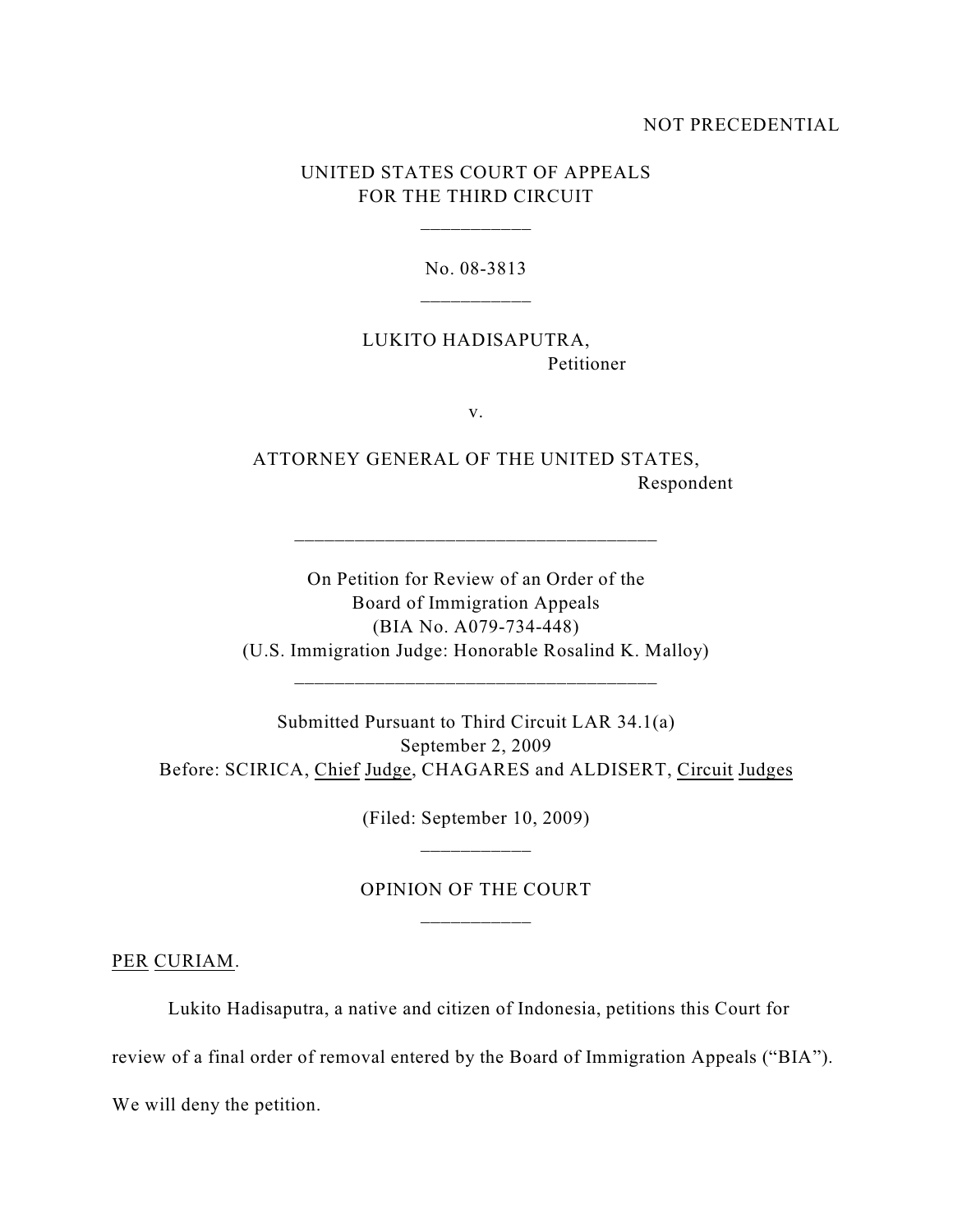In 2003, the Department of Homeland Security commenced removal proceedings against Hadisaputra, a fifty-five-year-old ethnic Chinese Christian who entered the United States in 1998 on a non-immigrant visitor visa. Hadisaputra conceded his overstay and applied for asylum, withholding of removal, relief under the Convention Against Torture ("CAT"), and, alternatively, voluntary departure. Hadisaputra sought relief due to alleged past persecution and a fear of future persecution based on his ethnicity and religion.

At a hearing before the Immigration Judge ("IJ"), Hadisaputra testified that he is married and has an adult child who attends a university in Indonesia. As a child in the 1960s, Hadisaputra attended a Chinese school until grade six, at which time the Indonesian government closed the Chinese schools. After working in a family furniture business for ten years, Hadisaputra was employed for approximately twenty-three years as a watch repairman for the Seiko company. During that time, Hadisaputra owned a home in a predominantly Muslim neighborhood in Surabaya, Indonesia. He was the neighborhood's only ethnic Chinese Christian homeowner.

On December 31, 1995, a group of young Muslim males came to Hadisaputra's home seeking to sell perfume. Hadisaputra refused to buy the perfume, and the group assaulted him and his wife, and threatened to burn down the home. Hadisaputra claimed that the assault was due to the fact that he was an ethnic Chinese Christian. Hadisaputra suffered bruises on the back of his head. His wife was diagnosed following the incident as having a heart condition that required surgery. Hadisaputra's home was looted and

2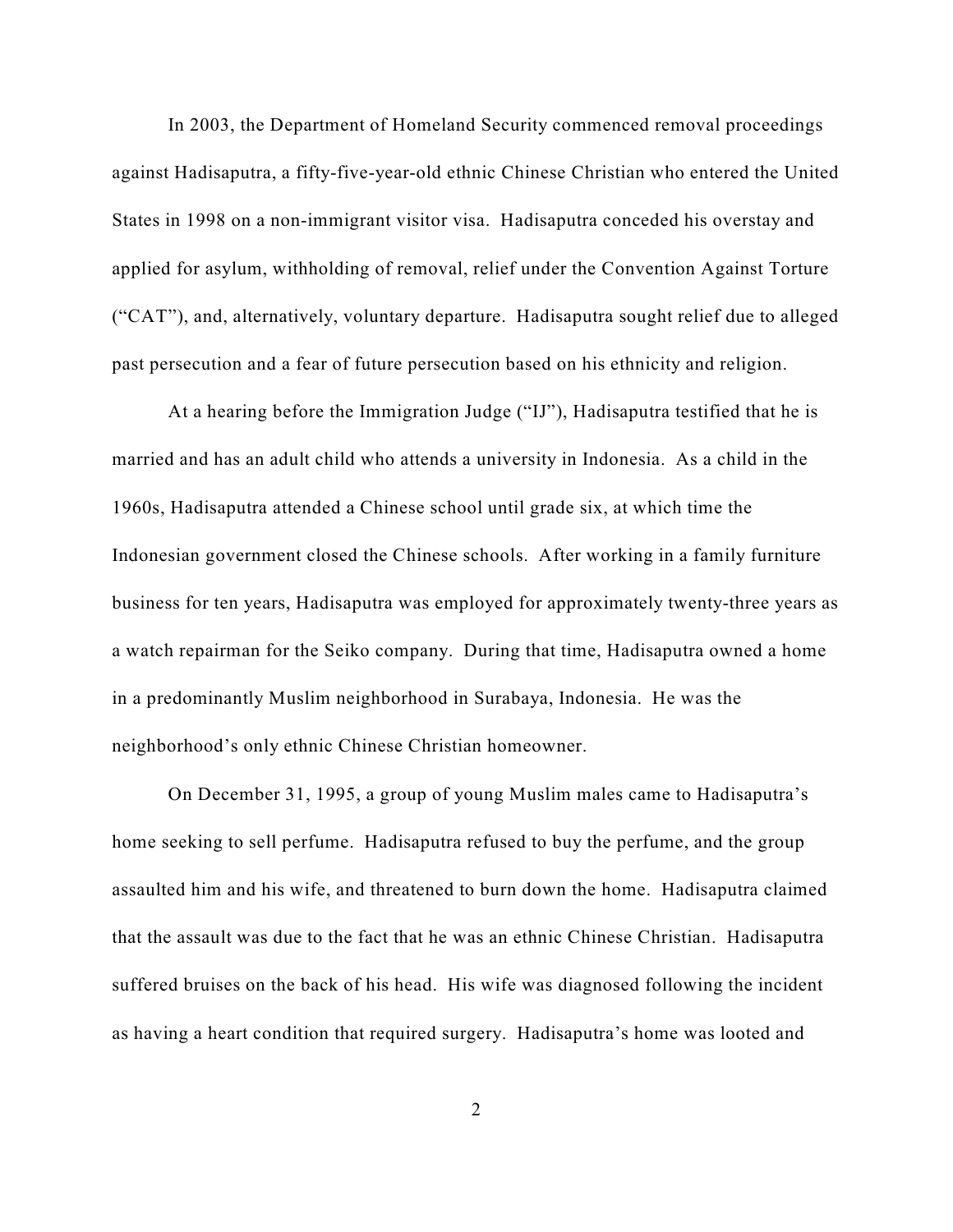damaged but not burned. Hadisaputra's Muslim neighbors intervened and convinced the young men not to burn the home. Hadisaputra reported the incident, but "there was no result from the police." Hadisaputra then moved into the home of a sibling in the same neighborhood. He remained there for approximately three years without incident before leaving for the United States. His wife, child, and three siblings – all ethnic Chinese Christians – remain in Indonesia unharmed.

On cross-examination, Hadisaputra added that he once witnessed an assault by Muslim men upon an ethnic Chinese man near a marketplace, and that these same men also assaulted Hadisaputra, causing minor injury. In addition, he recalled an incident in which thieves stole two motorbikes from his property. The bikes belonged to guests of Hadisaputra's visiting brother-in-law. Hadisaputra believed that the theft was due to his ethnicity, and it apparently occurred prior to the 1995 assault incident. The thieves sought a ransom for the bikes, but Hadisaputra testified that he refused to pay.

The IJ denied asylum because Hadisaputra untimely filed his application more than five years after arriving in the United States. The IJ also denied withholding of removal and CAT relief, but granted voluntary departure. The BIA dismissed Hadisaputra's appeal, noting that because Hadisaputra did not contest the denial of asylum, review was limited to the withholding and CAT claims. The BIA held that Hadisaputra failed to establish a clear probability of persecution on account of a statutorily protected ground if removed to Indonesia. The BIA noted that the Indonesian government has sought to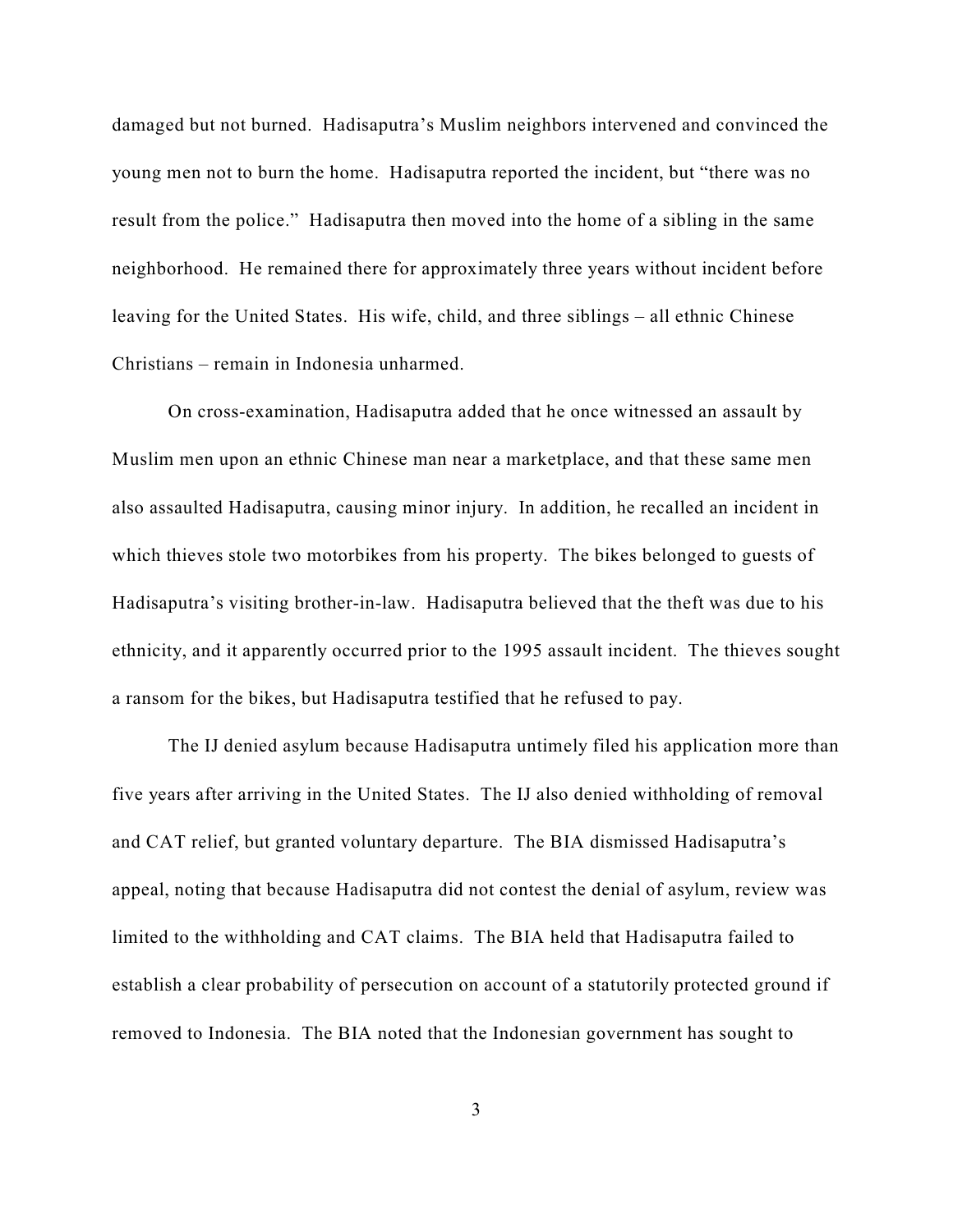abolish restrictive laws directed at the ethnic Chinese, and it agreed with the IJ that the reasonableness of Hadisaputra's fear of persecution is undermined by the continued presence in Indonesia of his wife, child, and siblings. The BIA also found that Hadisaputra failed to present evidence of a pattern or practice of persecution against ethnic Chinese Christians. Finally, the BIA agreed with the denial of CAT relief.

Hadisaputra timely filed a petition for review in this Court. We have jurisdiction under 8 U.S.C. § 1252(a). "Where, as here, the BIA issues a decision on the merits and not simply a summary affirmance, we review the BIA's, and not the IJ's, decision." Chavarria v. Gonzalez, 446 F.3d 508, 515 (3d Cir. 2006). "The BIA's conclusions regarding evidence of past persecution and the well-founded fear of persecution are findings of fact, and we therefore review these conclusions under the deferential substantial evidence standard." Id. We will uphold the BIA's conclusions if they are supported by "'reasonable, substantial, and probative evidence on the record considered as a whole.'" Id. (quoting INS v. Elias-Zacarias, 502 U.S. 478, 481 (1992)). "A BIA decision can only be reversed if the evidence is such that a reasonable factfinder would be compelled to conclude otherwise." Id.

We must first consider which of Hadisaputra's claims are properly before this Court for review. Hadisaputra raised no challenge before the BIA to the IJ's holding that the asylum claim is time barred. Consequently, because he failed to exhaust administrative review, see Mudric v. Att'y Gen., 469 F.3d 94, 97 (3d Cir. 2006), and

4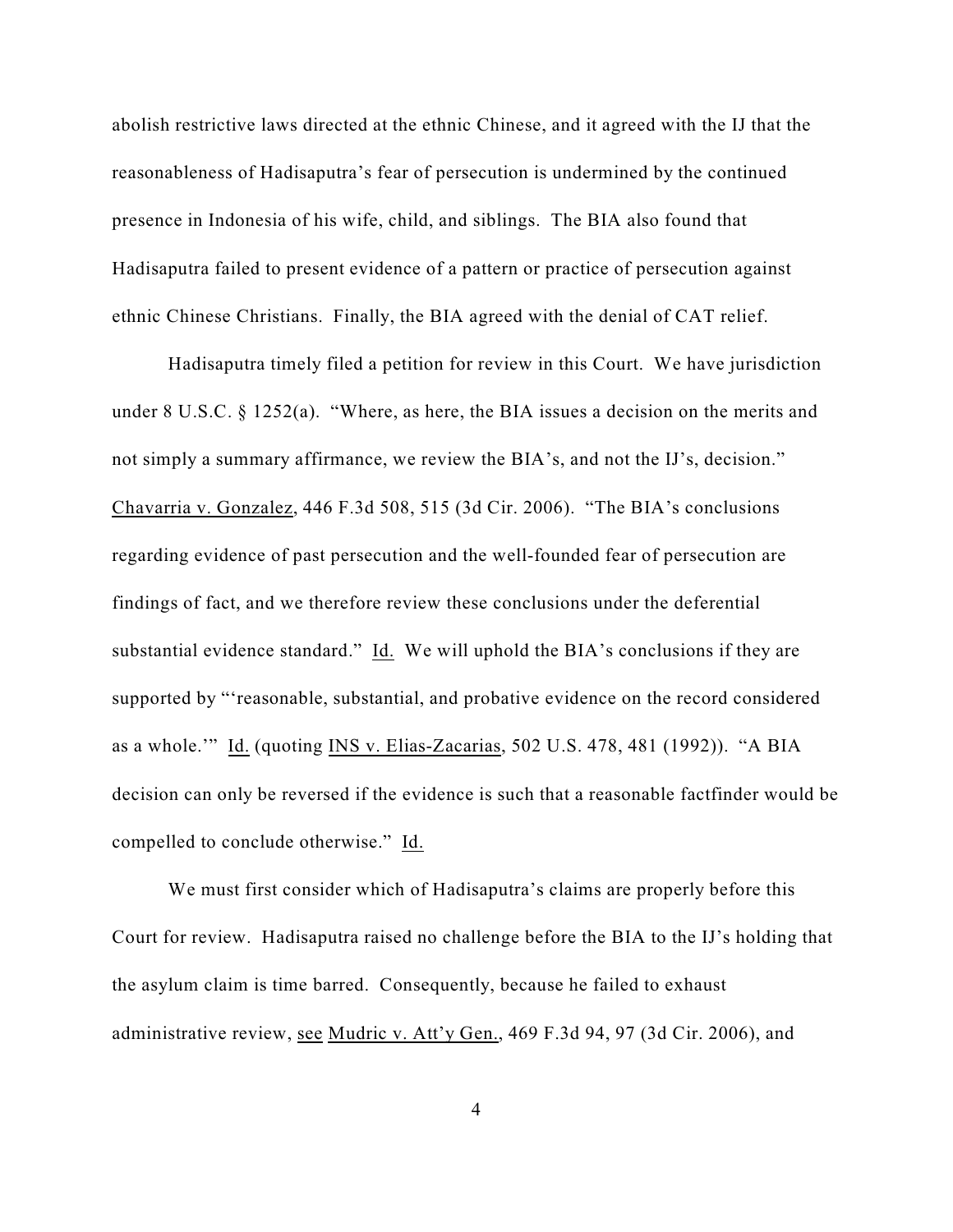because, in any event, we lack jurisdiction to review a determination that an asylum application is time barred, Tarrawally v. Ashcroft, 338 F. 3d 180, 185 (3d Cir. 2003), we do not review the asylum claim. In addition, we agree with the government that Hadisaputra's brief in this Court does not properly assert a challenge to the BIA's rejection of his CAT claim, and thus that issue is waived. See Lie v. Ashcroft, 396 F.3d 530, 532 n. 1 (3d Cir. 2005). Our review, therefore, is limited to withholding of removal.

Hadisaputra contends that the BIA erred because his evidence established that he suffered past persecution in Indonesia, and assuming there is insufficient evidence of past persecution, he fears future persecution because of a pattern or practice of persecution against ethnic Chinese Christians in Indonesia.<sup>1</sup>

"The threshold for establishing eligibility for withholding of removal is higher than that for establishing entitlement to asylum and requires the alien to demonstrate a 'clear probability' that, upon removal to the country of origin, his or her 'life or freedom would be threatened on account of one of the statutorily enumerated factors.'" Obale v. Att'y Gen., 453 F.3d 151, 161 (3d Cir. 2006) (quoting Senathirajah v. INS, 157 F.3d 210, 215 (3d Cir. 1998)). Hadisaputra can establish eligibility for withholding of removal either by demonstrating past persecution, which creates a rebuttable presumption of future

 $\frac{1}{1}$  The government argues that Hadisaputra has waived the past persecution issue by failing to provide analysis or legal argument in his brief to support it. We conclude that Hadisaputra does offer a supporting analysis (albeit a poorly developed analysis), and thus we will address this issue on the merits.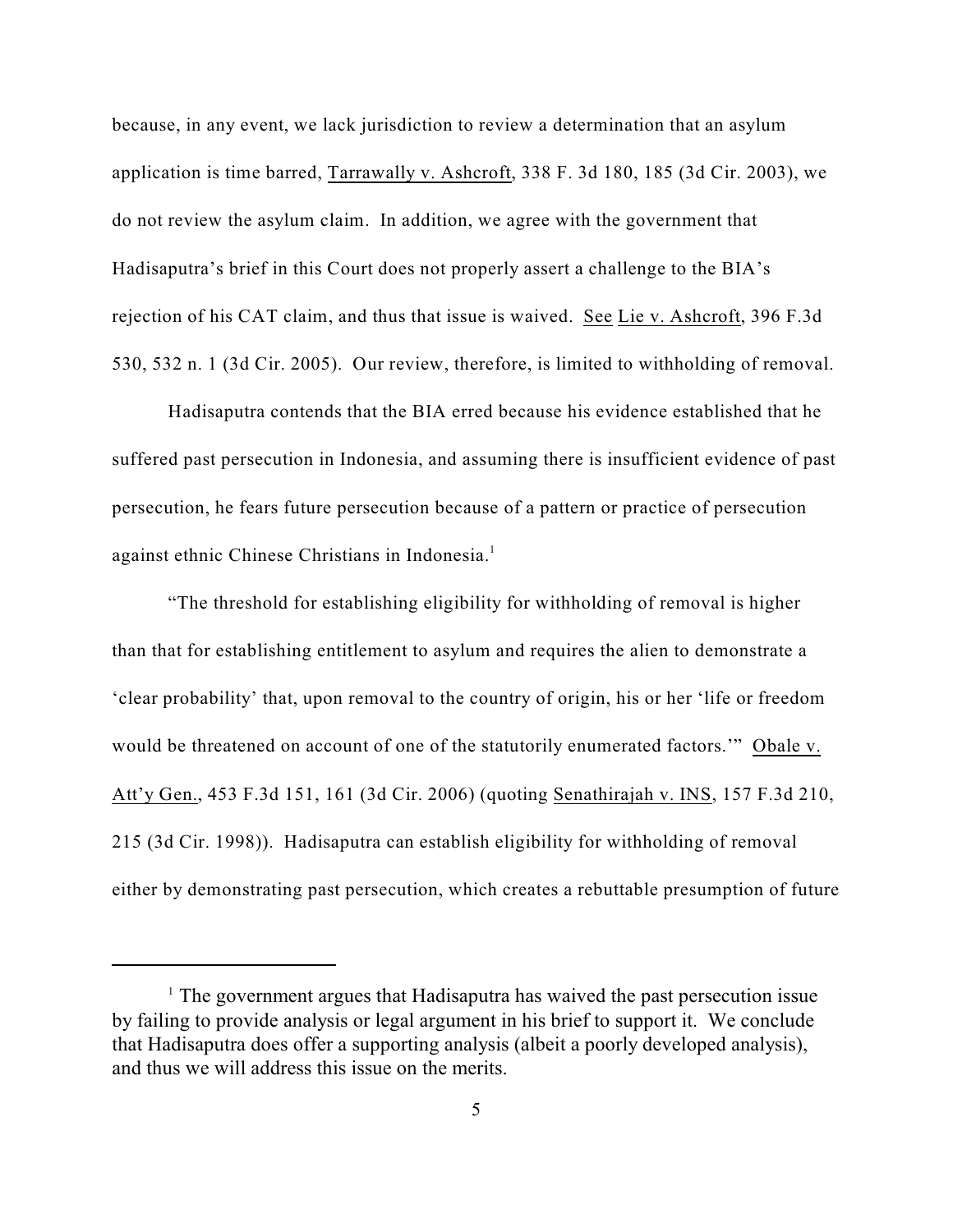persecution, or by showing that it is more likely than not that he will suffer future persecution. See 8 C.F.R. § 1208.16(b)(1)-(2).

Hadisaputra appears to argue that the treatment he received in Indonesia – the closing of his elementary school in the 1960s; the 1995 assault in his home; the assault in the marketplace; and the motorbike theft – cumulatively amount to past persecution. While we agree that these incidents are troubling, the record does not compel the conclusion that they rise to the level of "persecution." See Fatin v. INS, 12 F.3d 1233, 1240 (3d Cir. 1993) (defining persecution as "threats to life, confinement, torture, and economic restrictions so severe that they constitute a threat to life or freedom," and explaining that persecution "does not encompass all treatment that our society regards as unfair, unjust or even unlawful or unconstitutional"); Wong v. Att'y Gen., 539 F.3d 225, 236 (3d Cir. 2008) (observing that "harassment and discrimination do not constitute persecution"); Lie, 396 F.3d at 536 (holding that "two isolated criminal acts, perpetrated by unknown assailants, ... [are] not sufficiently severe to be considered persecution").

As to future persecution, Hadisaputra makes no claim that he will be singled out upon return to Indonesia, and he argues instead that there exists a "pattern or practice" of discrimination against ethnic Chinese Christians. This argument, however, is indistinguishable from those that we have rejected in the past. See Wong, 539 F.3d at 233-34 (rejecting as "without merit" the contention that "the State Department reports and other background materials document a pattern or practice of persecution of Chinese

6